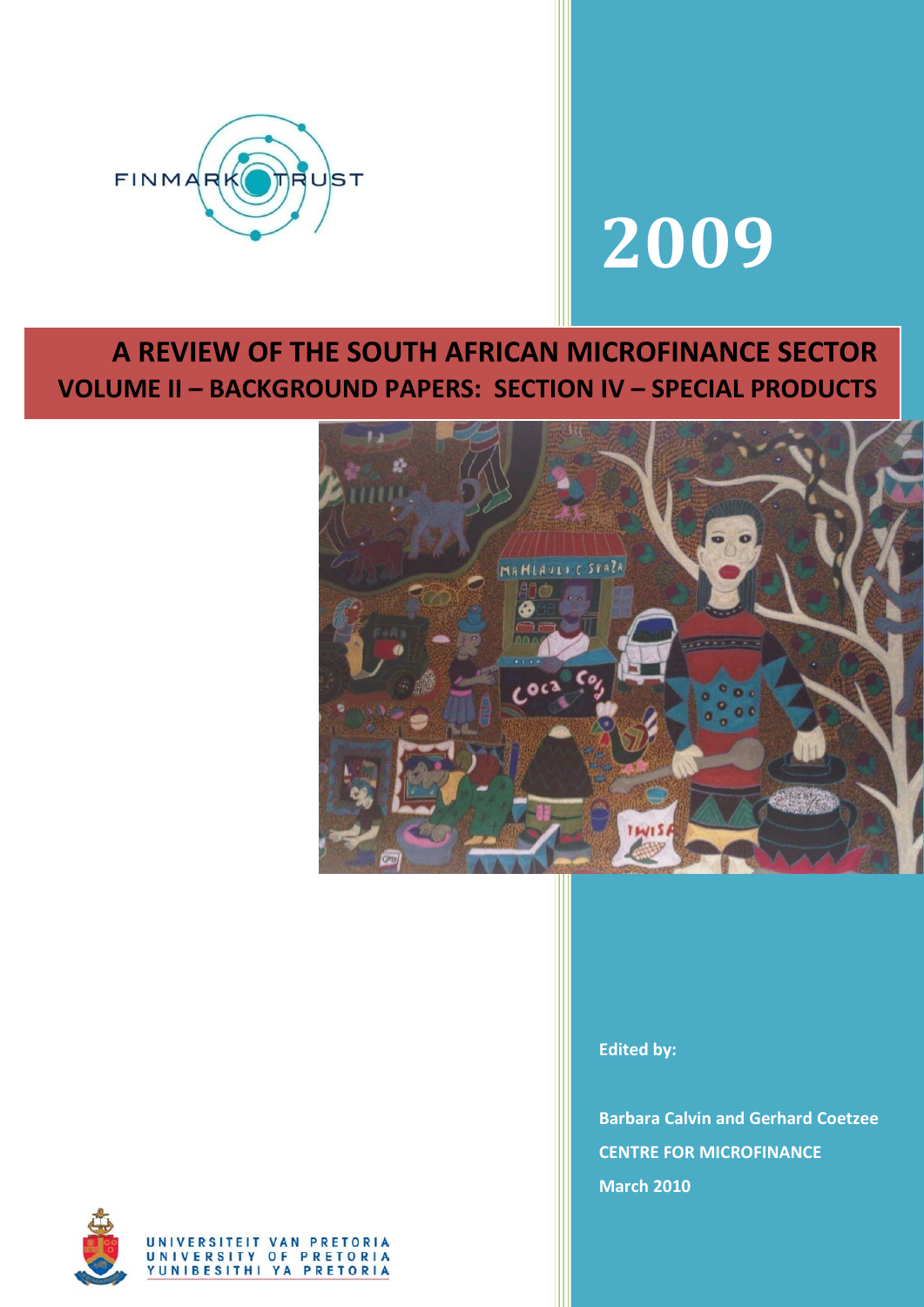## **TABLE OF CONTENTS**

## **LIST OF TABLES**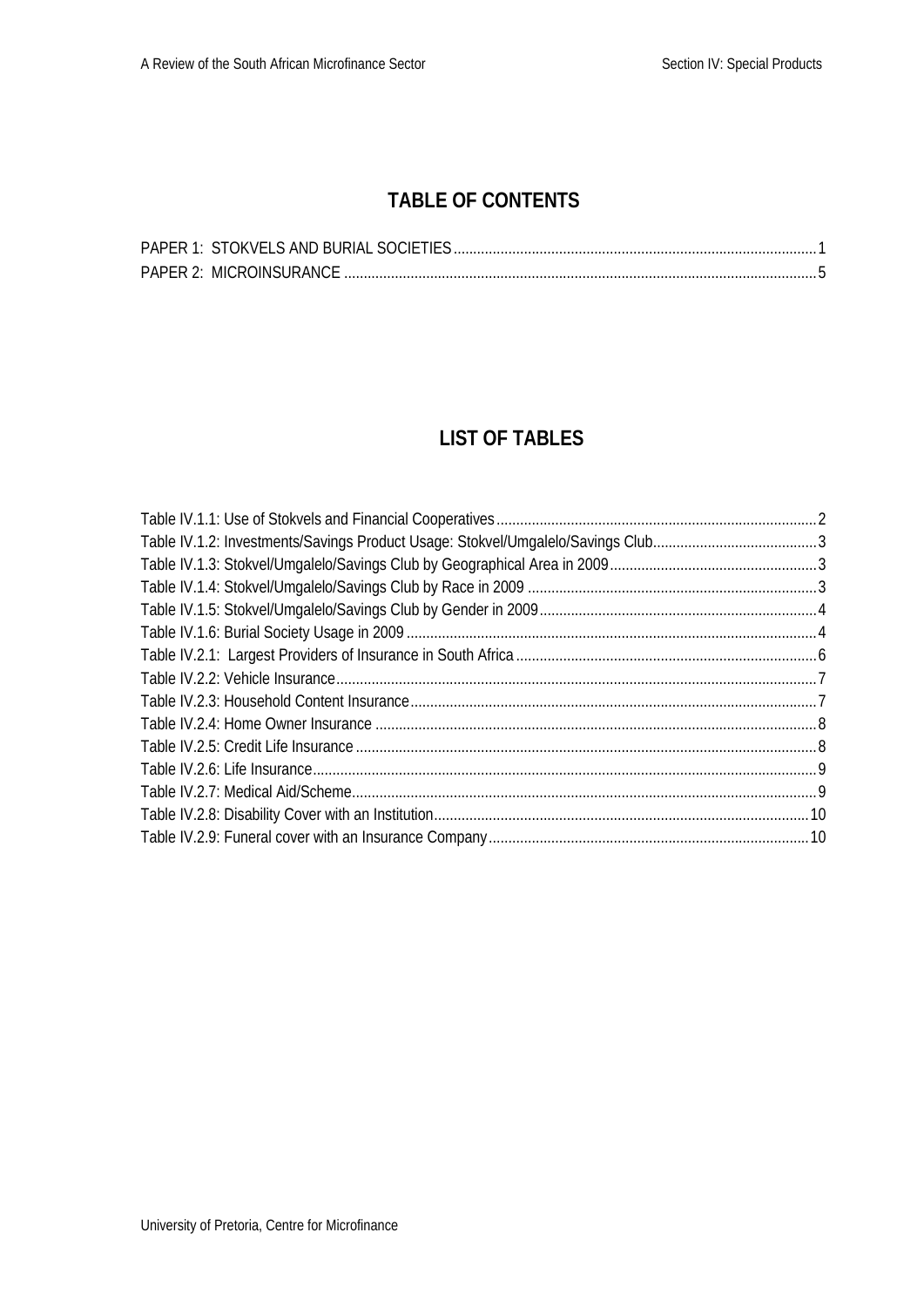## <span id="page-2-0"></span>**PAPER 1: STOKVELS AND BURIAL SOCIETIES**

Stokvels are informal savings groups which operate under an exemption to the Banks Act. Defining stokvels has been contentious as a wide variety of stokvels exist. Stokvels can provide a platform for periodic collective savings for members, whereby the total amount collected is given to one particular member at each successive period. Other stokvels retain part of the savings to extend as credit to members at a given interest rate. There are also stokvels that keep the savings to be used in an investment fund or to purchase an asset which is meant to generate income for the members. Some stokvels are set up as burial societies and others are used to save funds towards a particular holiday or year end event such as Christmas.

Stokvels in South Africa began in the early 19<sup>th</sup> century as a spin-off of "stock fairs" whereby English settlers had rotating cattle auctions in the Eastern Cape during the early 19th century. These fairs were a lively place for interaction, socialising and gambling among black farmers and labourers. These gatherings later spilled over into meetings of a similar nature in the black communities as a whole, and were no longer associated with stock fairs. Many years later, it evolved into the concept of burial societies when mine migrant workers started experiencing increased mortality rates. The financial exclusion of a majority of the South African population during the apartheid era also solidified the existence of informal savings clubs. Party stokvels sprung up, which arranged street or jazz parties, often with live entertainment. An entrance fee would be charged, and food and drink would be on sale. Members then shared in the profits. However, the apartheid authorities regarded these party stokvels as shebeens resulting in arrests based on illegal selling of liquor. This led to the formation of the National Stokvels Association of South Africa (NASASA) in 1988.

NASASA became a national, self-regulating umbrella body for all stokvels – including burial societies and other informal savings clubs. It was registered as a Section 21 (non-profit) company and served by appointment of the Minister of Finance on the Standing Committee for the Revision of the Banks Act. NASASA currently represents 150 000 individual members from 11 000 groups nationwide.

NASASA defines stokvels to have the following characteristics:

- Voluntary Membership
- Groups are informal ;they are not formally regulated but rely on trust as the mechanism to ensure the safety of funds
- Functioning of these groups is solely the responsibility of members.

The South Africa Reserve Bank (SARB) started targeting stokvels in 1996 publishing a green paper to show its position on stokvels. By 2006, the SARB introduced legislation pertaining particularly to stokvels. An amendment was made to the Banks Act of 1990 to cater for stokvels whereby they are seen as falling outside the definition of a commercial bank. This meant that stokvels were viewed as legal, self-governing entities, operating outside the regulations covering banks. They were, therefore, allowed to take deposits from their members only, but were not allowed to hold in excess of R9.99 million at any one time. Any stokvel exceeding this amount would be required to register as a mutual bank and would then legally fall under the Mutual Banks Amendment Act, 1994 (Act 25 of 1994). Stokvels also had to affiliate themselves with NASASA.

The formal sector has also recently become involved in the stokvel business. The first to do so was the Permanent Building Society (Perm) that was incorporated into the Nedbank group in 1995, rebranded as Permanent Bank and then fully integrated into Nedbank in 2005. Perm developed a customised account in 1988 called the Club Account, which catered for the needs of stokvels. The Club Account included the following features:

- as the balance grew, the rate of interest grew;
- interest was capitalised monthly;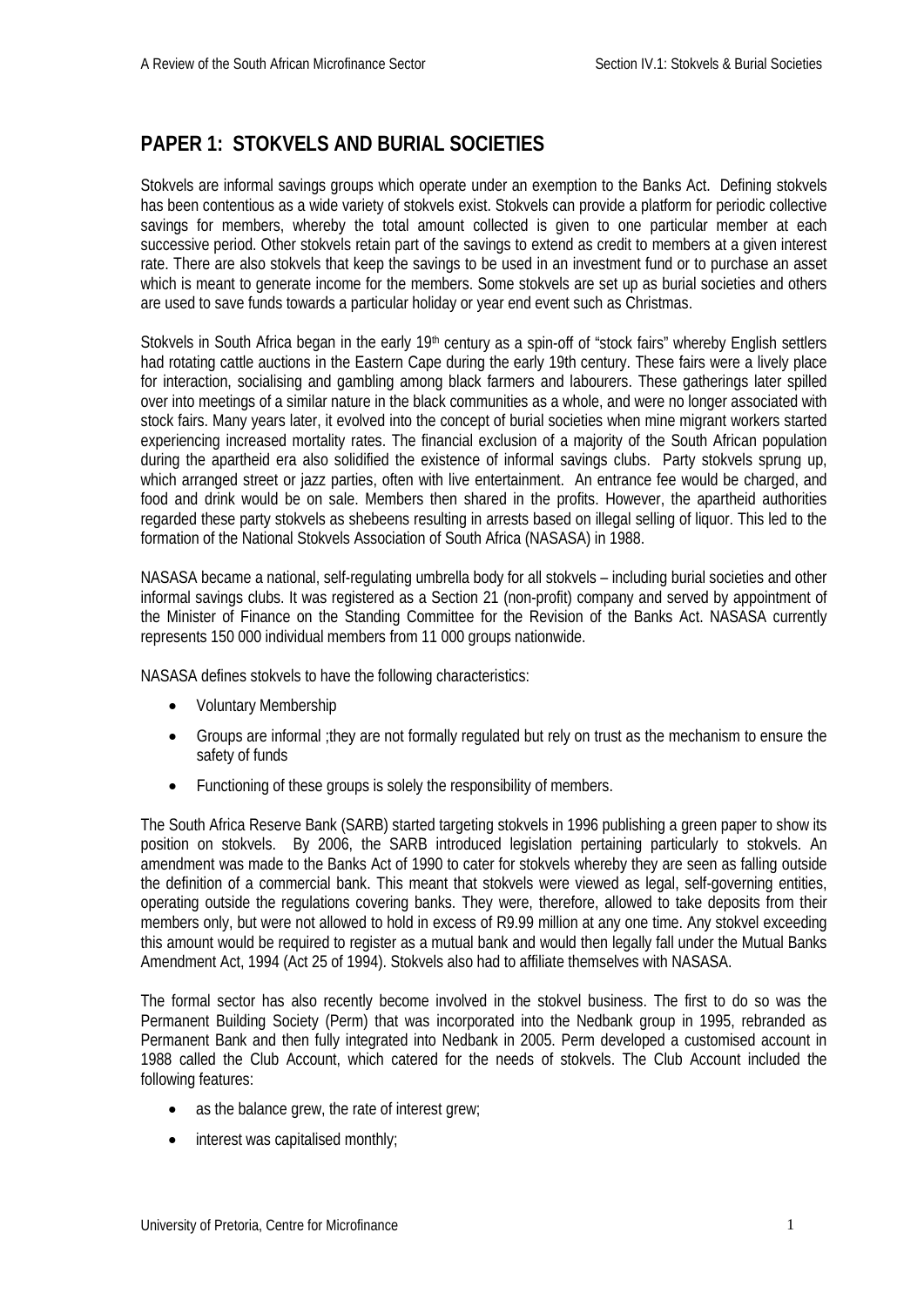- there was no minimum balance members could draw every cent out of the account without closing it, and could then start saving afresh from a zero balance;
- there were no service charges;
- every club was given a savings book, so that members could keep track of their balance;
- there was no limit on the number of withdrawals: and
- The stokvel itself stipulated which members were authorised to sign for withdrawals.

By 2009, all the major South African banks were offering a customised savings product to stokvels. These included the Absa Club Account, the Society Scheme of Standard Bank, the First National Bank Stokvel Account, the Nedbank Club Account, Bakgotsi of Postbank, and Club Save of Ithala Bank.

Measuring the usage of stokvels in South Africa is not an easy task, due to data collection processes fraught with sampling and non-sampling errors<sup>[1](#page-3-1)</sup>. In terms of sampling errors, some surveys are not nationally representative. The non-sampling bias relates to the consequences of inconsistent questionnaire designs and different perceptions of what stokvels are. This leads to respondents giving inaccurate responses as to whether they are part of a stokvel or not. The FinScope 2009 dataset shows stokvel usage in five separate sections:

|                                                                                                                | Never had | Previously<br>had | Have now |
|----------------------------------------------------------------------------------------------------------------|-----------|-------------------|----------|
| Credit and loans product usage - Borrowing from a stokvel<br>society, burial society, umgalelo or savings club | 96.6%     | 2.3%              | 1.1%     |
| Investments/savings product usage - Stokvel or umgalelo<br>or savings club                                     | 90.0%     | 2.2%              | 8.3%     |
| Investments/savings product usage - Co-operative or<br>village banks savings                                   | 99.6%     | 0.1%              | 0.4%     |

#### <span id="page-3-0"></span>**Table IV.1.1: Use of Stokvels and Financial Cooperatives**

The table above shows that stokvels as an investment/savings product is the most widely used in 2009 with 8.3% presently having the product. Borrowing from a stokvel shows only 1.1% of the South Africa population currently using the product although 2% previously borrowed from a stokvel. Usage of financial cooperatives is very limited.

<span id="page-3-1"></span><sup>&</sup>lt;u>.</u> <sup>1</sup> Scheepers, N. (2007). Exploring data discrepancies in the estimates of stokvel membership. Finmark Trust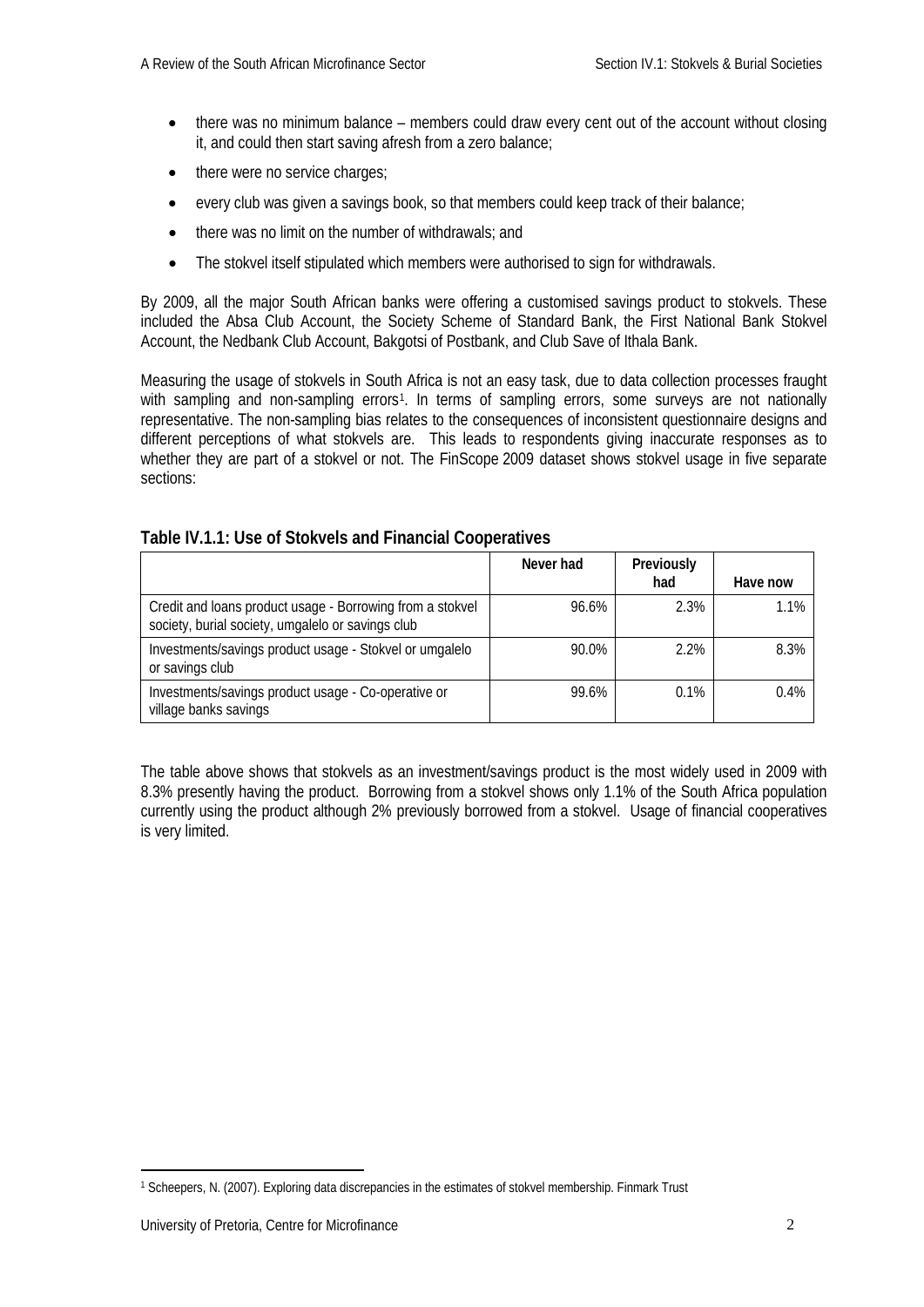Savings product usage is segmented by Financial Sophistication Measure (FSM) in the table below.

|                |           | 2006<br>2009      |       |           |                   |       |
|----------------|-----------|-------------------|-------|-----------|-------------------|-------|
| <b>FSM</b>     | Never had | Previously<br>had | Have  | Never had | Previously<br>had | Have  |
|                | 93.6%     | 1.6%              | 4.7%  | 99.5%     | 0.4%              | 0.2%  |
| $\overline{2}$ | 93.0%     | 2.1%              | 4.9%  | 94.5%     | 3.3%              | 2.5%  |
| 3              | 89.4%     | 4.6%              | 6.0%  | 91.3%     | 3.4%              | 5.3%  |
| 4              | 89.9%     | 1.8%              | 8.3%  | 87.4%     | 2.0%              | 10.6% |
| 5              | 87.4%     | 4.6%              | 8.1%  | 85.8%     | 2.6%              | 11.7% |
| 6              | 88.6%     | .8%               | 10.6% | 79.9%     | 1.7%              | 19.0% |
|                | 93.8%     | .5%               | 5.7%  | 85.4%     | 1.2%              | 13.3% |
| 8              | 95.8%     | .4%               | 3.8%  | 91.7%     | 0.0%              | 8.3%  |

<span id="page-4-0"></span>**Table IV.1.2: Investments/Savings Product Usage: Stokvel/Umgalelo/Savings Club**

The usage of stokvel is expected to be high in the micro market and this is reflected in the table above. However, research has shown that the "rich" also form savings clubs (Edmund Kibuuku:2006) .There is a particular increase of users of savings clubs in 2009 in FSMs 5, 6, 7 and 8 compared with 2006. Interestingly, there has been a drop in percentage of those that were part of a savings club in FSMs 1, 2, and 3 between 2006 and 2009.

### <span id="page-4-1"></span>**Table IV.1.3: Stokvel/Umgalelo/Savings Club by Geographical Area in 2009**

|                | Never Had | Previously | Have now |
|----------------|-----------|------------|----------|
| Urban Formal   | 90.1%     | 2.2%       | 7.7%     |
| Urban informal | 88.6%     | 2.8%       | 8.7%     |
| Tribal Land    | 88.6%     | 1.7%       | 9.7%     |
| Rural Formal   | 92.0%     | 1.8%       | 6.2%     |

The use of stokvels is popular in all geographical areas but more prevalent in the tribal land areas with a 9.7% usage level. The urban informal comes at a close second with an 8.7% usage level. Rural formal areas recorded the lowest usage level in 2009 with a 6.2% usage level. These results also confirm the expectation that stokvels are more popular amongst those in the informal economy whom are likely to reside in the tribal lands and urban informal areas.

#### <span id="page-4-2"></span>**Table IV.1.4: Stokvel/Umgalelo/Savings Club by Race in 2009**

|              | Never Had | Previously had | Have now |
|--------------|-----------|----------------|----------|
| <b>Black</b> | 86.7%     | 2.6%           | 10.7%    |
| Coloured     | 98.7%     | 0.6%           | 0.7%     |
| Asian        | 98.9%     | $0.00\%$       | 1.1%     |
| White        | 99.8%     | $0.00\%$       | 0.2%     |

According to race, the black population group use stokvels more than any other race. Looking at the numbers in the table above, it appears that the other population groups are not that involved in stokvels.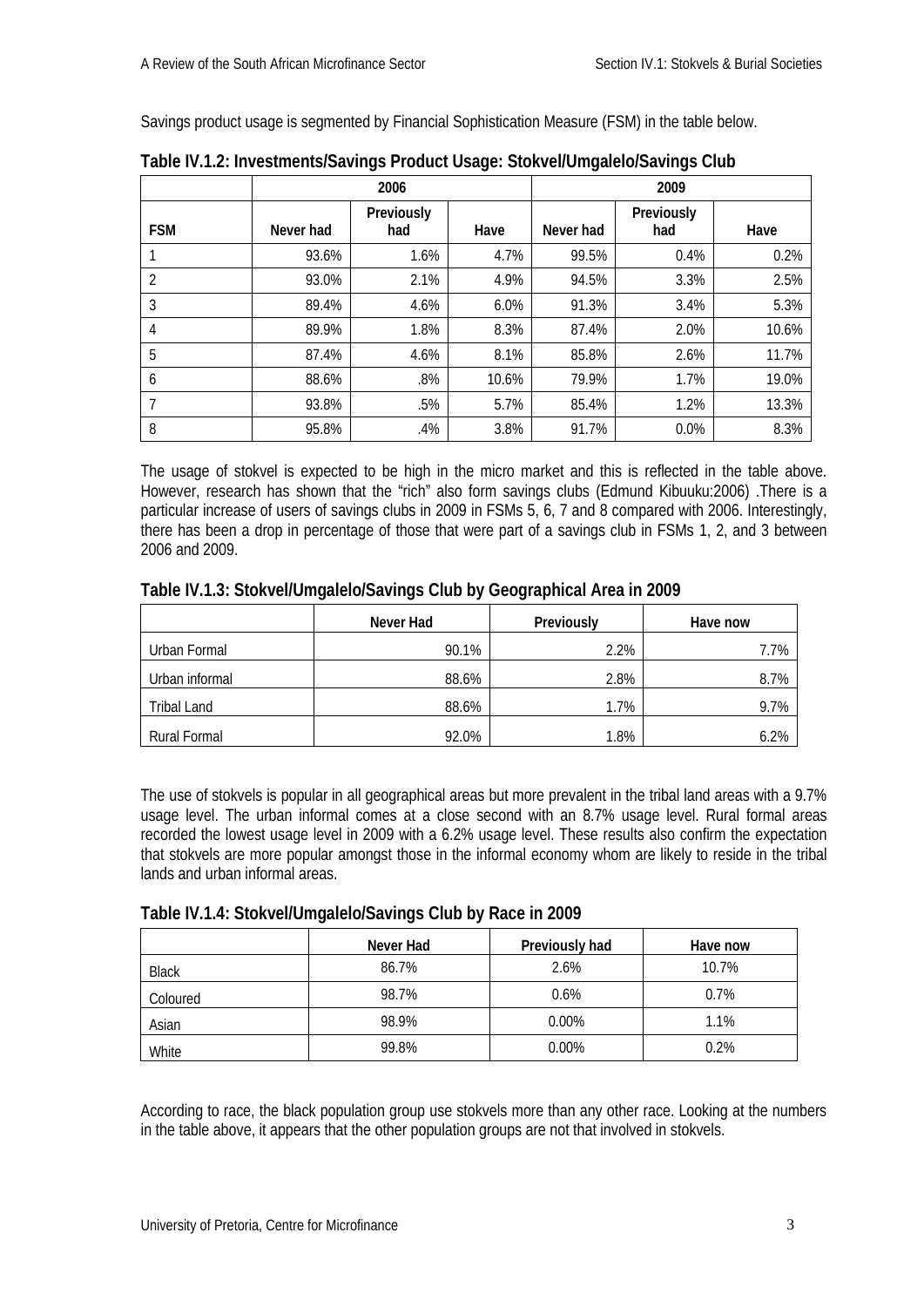According to gender, the table below shows that the use of stokvels is more popular with females, who accounted for 10.5% of those who used savings clubs in 2009.

|        | Never Had | Previously had | Have now |
|--------|-----------|----------------|----------|
| Male   | 92.7%     | 1.5%           | 5.8%     |
| Female | 86.0%     | 2.5%           | 10.5%    |

## <span id="page-5-0"></span>**Table IV.1.5: Stokvel/Umgalelo/Savings Club by Gender in 2009**

Burial societies came about due to the need in lower-income communities in South Africa to cope with the cost and shared responsibility of death. The purpose of burial societies is to encourage members to save each month so that they are able to provide funds at the time of death. They are formed by people who know each other and have a common bond (e.g. family, friends and communities). Societies are not for profit and are governed and managed by members.

Average membership of societies is 50 to 80 members. Financial benefits of most societies are not guaranteed. These societies offer a form of cash flow management or a risk pooling service, there are no third party profits from the risk management.

Most societies in South Africa are contributing societies (members contribute the same amount on a periodic basis) – as opposed to collection societies (funds are collected at the time of death). Burial societies also offer emotional and physical ('helping hands') support at the time of death – to members and family.

The table below shows the usage of burial societies in South Africa in 2009 across FSM segments. There seems to be a huge participation by the micro market in burial societies with 14.4% of those in FSM 1 being part of a burial society. The highest participation percentage is in FSM 5 whereby 27.3% currently belong to a burial society.

|                  | Never had | Previously had | Have now |
|------------------|-----------|----------------|----------|
| FSM <sub>1</sub> | 85.6%     | 0%             | 14.4%    |
| FSM <sub>2</sub> | 84.4%     | 0.1%           | 15.5%    |
| FSM <sub>3</sub> | 78%       | 0.1%           | 21.8%    |
| FSM4             | 80.1%     | 0.1%           | 19.8%    |
| FSM <sub>5</sub> | 72.7%     | 0%             | 27.3%    |
| FSM 6            | 75.3%     | 2.5%           | 22.2%    |
| FSM <sub>7</sub> | 79.9%     | 0.1%           | 19.9%    |
| FSM <sub>8</sub> | 89%       | 0.%            | 11.0%    |
| Total            | 80%       | 0.4%           | 19.7%    |

## <span id="page-5-1"></span>**Table IV.1.6: Burial Society Usage in 2009**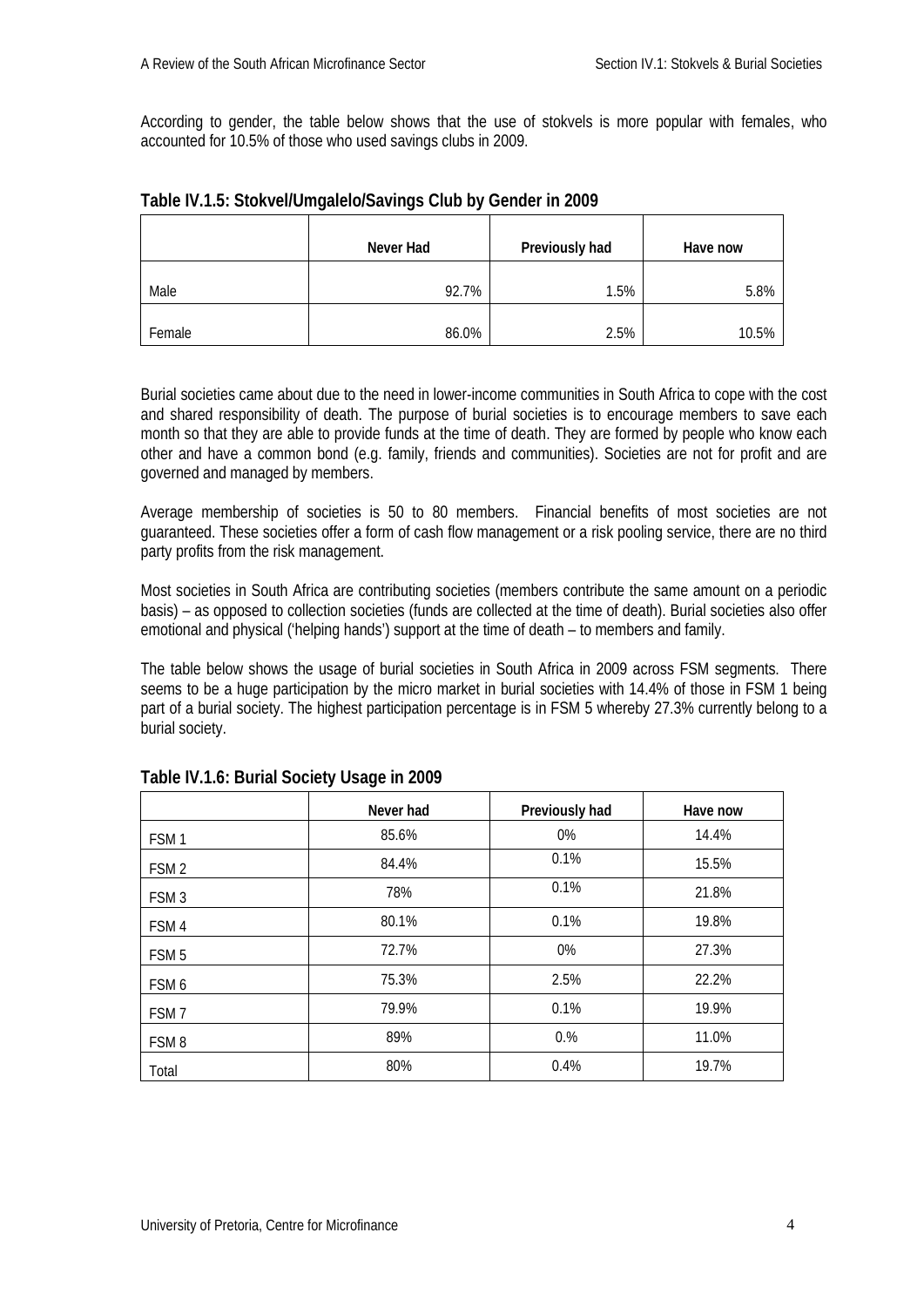## <span id="page-6-0"></span>**PAPER 2: MICROINSURANCE**

The insurance market in South Africa is divided into long-term insurance, governed by The Long-term Insurance Act, 52 of 1998, and short-term insurance, governed by The Short-term insurance Act, 53 of 1998. In South Africa, it is not allowed to have licences under both acts. All policies relating to life-events are captured under long-term insurance, while short-term insurance covers the loss of an asset or another indemnity event. Personal accident or disability events are included under both. As a result, policies under the Long-term Insurance Act may have short-term risk features, whereas some policies under the Short-term Insurance Act may have long risk terms.

The most popular type of insurance among the low-income population is funeral insurance. Only public companies and friendly societies, in terms of the Friendly Societies Act of 1956, are permitted to provide insurance. The Cooperatives Act, 14 of 2005, provides for the formation of financial services cooperatives, including cooperative burial societies, as legal persons. Such cooperatives may also provide insurance but are obliged by the Act to then register for insurance purposes under the Long or Short-term Act. Market conduct is further regulated by the Financial Advisory and Intermediary Services (FAIS) Act of 2002, which requires the authorisation of all financial service providers and their representatives (including those selling insurance) who provide advice or intermediary services. It further regulates the manner in which financial products and services are to be marketed and sold.

Burial societies which are formed to provide social and financial support to members upon the death of a family member are the most commonly registered type of society. Friendly societies are exempted from registration if they provide policies for which the benefit amounts do not exceed R5, 000, or should they not contractually guarantee their policy amounts. Traditionally, the funeral insurance market has largely been served by informal players (e.g.: burial societies providing informal, unguaranteed, cover rather than insurance) and illegal insurance providers in the form of self-insuring but unregulated funeral parlours. Since the Financial Sector Charter was signed, however, the formal sector has been making strides into the micro market. Insurers are now obliged to fulfil access to finance targets by 2014.

Beyond funeral insurance, penetration in the low-end of the market has been low despite the range of products that have been launched since the Financial Sector Charter was ratified. Products such as basic household structure and contents insurance, asset insurance and personal accident insurance have been less successful in the low-income segment of the market. The relatively more successful insurance products in the micro market include credit life insurance, credit insurance (an insurance policy associated with a specific credit purchase which provides for the replacement or repair of the purchased item in the case of it being damaged, lost or stolen – as opposed to credit life which provides for the repayment of the outstanding amount upon the death of the purchaser), cell-phone insurance and legal insurance.

The second largest type of microinsurance product is credit life insurance. It is an involuntary product based on credit purchases. Legal insurance, though its uptake is still almost negligible relative to the overall market, is a product which has developed historically, without any Charter pressure, due the need for the underlying service among the poor. Cell-phone insurance is popular due to the importance of cell-phones as a business and personal accessory and the distribution of insurance during the phone sale process, especially when it is being purchased on credit.

The major suppliers of insurance products are shown in the table below. For the Short-term Insurance, the 5.7% difference balance of market share is comprised of reinsurers, the so-called bank segment, and specialist providers.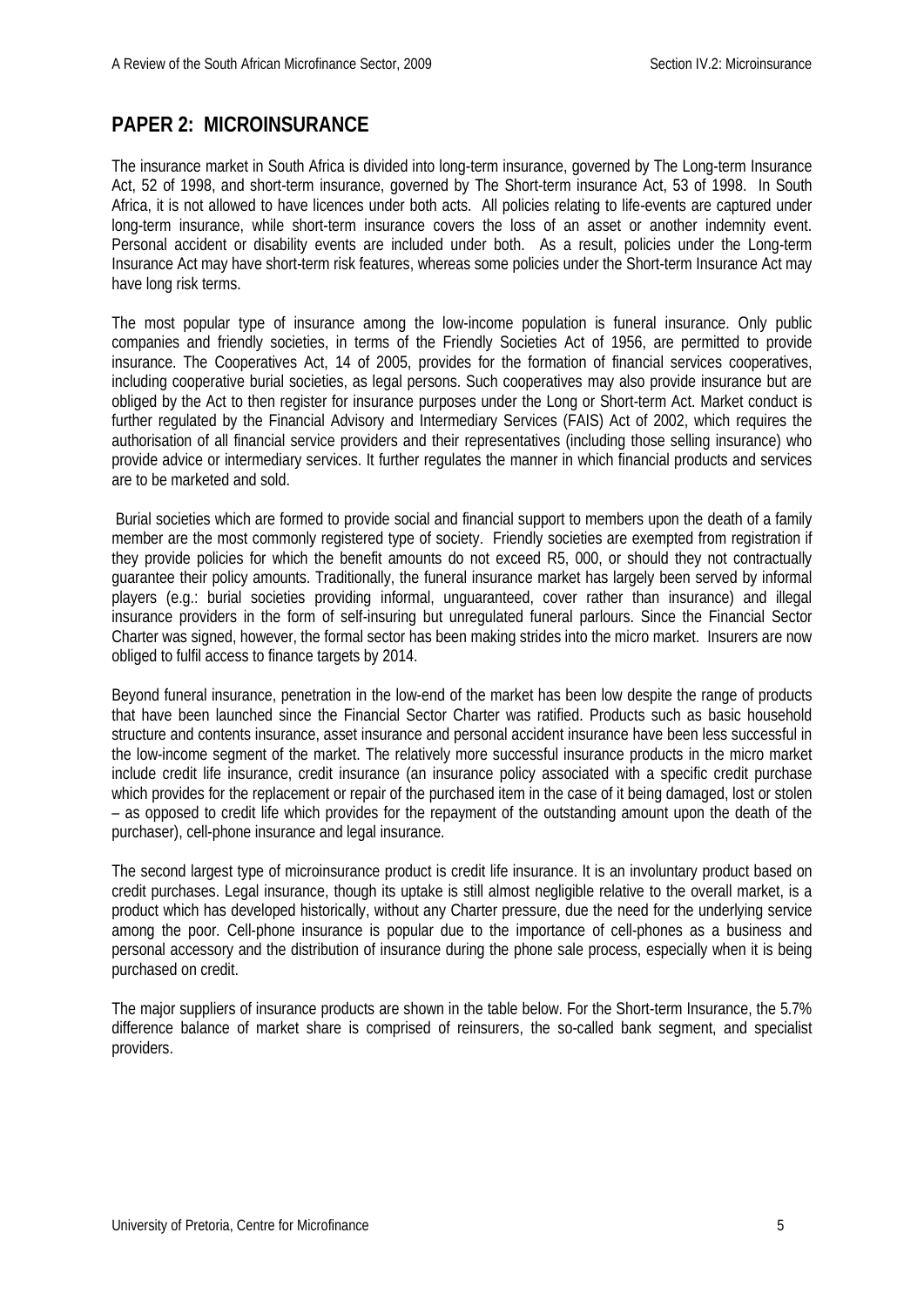| Top 10 general short-term<br>insurance insurers | % of total gross<br>premiums written | Top 10 long-term insurers | % of total gross<br>premiums written |
|-------------------------------------------------|--------------------------------------|---------------------------|--------------------------------------|
| Santam                                          | 28.3                                 | Old mutual                | 18.7                                 |
| Mutual & Federal                                | 20.1                                 | Liberty group             | 13.2                                 |
| Hollard                                         | 12.0                                 | Sanlam                    | 12.8                                 |
| S.A Eagle                                       | 9.2                                  | Momentum group            | 11.0                                 |
| Outsurance                                      | 5.7                                  | Investec                  | 8.0                                  |
| Auto & General                                  | 4.6                                  | Investment solutions      | 7.9                                  |
| Lloyd's                                         | 4.2                                  | Metropolitan              | 3.7                                  |
| Regent                                          | 3.5                                  | Allan Gray                | 2.9                                  |
| AIG (SA)                                        | 3.4                                  | Coronation                | 2.4                                  |
| Constantia                                      | 3.3                                  | <b>Liberty Active</b>     | 2.0                                  |
| <b>Total Market Share</b>                       | 94.3                                 | <b>Total Market share</b> | 82.6                                 |

<span id="page-7-0"></span>**Table IV.2.1: Largest Providers of Insurance in South Africa**

Source: National Treasury (2008)

Challenges for informal players are largely related to institutional and prudential aspects as well as the market conduct regulations posed by FAIS registration and compliance. Challenges for formal sector players, on the other hand, are largely related to efficient distribution and sales.

One example of formalised insurance providers servicing the low-end market is the Real People Group, who are recent entrants into the long-term market. Real People is a non-bank financial service provider with more than 150 branches and 1,300 employees. Its traditional focus is low income salary-based lending. It has expanded its reach to SMME financing, housing solutions (small home loans), and housing improvement loans. At the end of 2005, it was awarded a long-term insurance license and has since been selling funeral insurance. It is also an authorised service provider under the FAIS Act of 2002.

Recently, Real People's offering was enhanced by the launch of the "5-in-1 Family Care Plan". For a basic premium of R99 per month it offers a package consisting of:

- medical trauma cover of a lump sum of up to R100,000 per specified event for the main member (the spouse can be covered at an additional monthly premium);
- commuter cover of R20,000 for the main member and spouse in the event of death in a vehicle accident;
- Unemployment benefit which provides for 50% of salary and a maximum of R2,500 per month for a period of 3 months
- Funeral cover for spouse and up to 4 children (extended family may be added at an additional monthly premium each)
- Catering benefit to the value of R5,000 to assist with catering needs at the funeral

In South Africa, insurance is distributed through broker networks (though this model is limited in the low-income market), in partnership with retailers, or via direct marketing (internet or telesales). Social groups also provide a medium to distribute insurance products to the low-income group. The existence of such groups, however, is often not related to insurance, but in most cases focused on the provision of credit (microfinance organisations) or the facilitation of savings (savings and credit co-operatives) or other financial services. Some of these groups are member-owned and all monetary surplus derived from their activities is used to the benefit of group members, e.g. stokvels. These groups are all client-driven and the intermediation of insurance is initiated as a client collective process rather than by an existing intermediary or insurance product provider.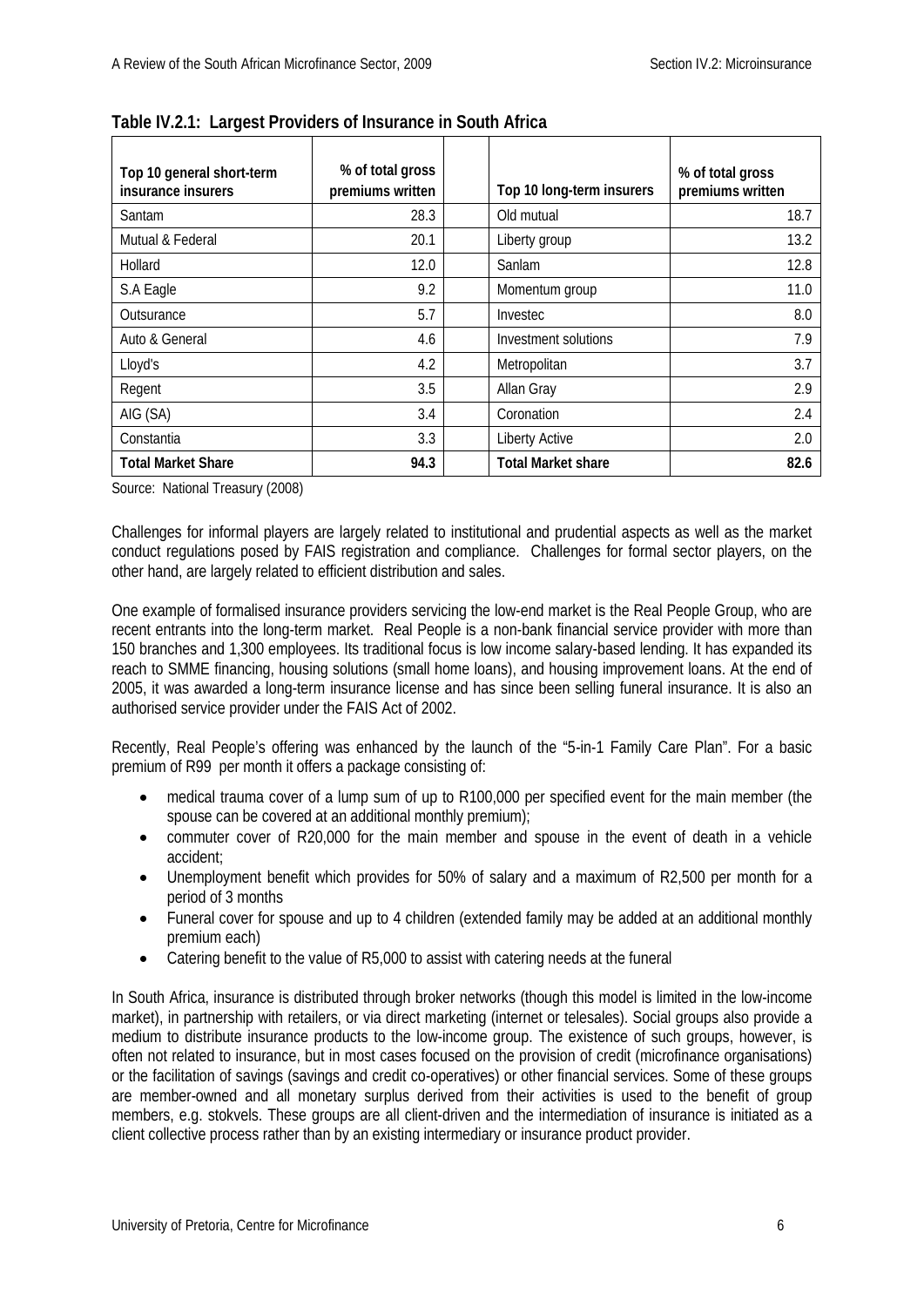### **Insurance Activity Status**

This section draws on FinScope data and aims to look at the usage of insurance products in order to ascertain the participation of the micro market. The usage of insurance products by FSM from 2006 to 2008 in South Africa is shown in the subsequent tables.

|                |           | 2006              |        | 2008      |                   |       |
|----------------|-----------|-------------------|--------|-----------|-------------------|-------|
| <b>FSM</b>     | Never had | Previously<br>had | Have   | Never had | Previously<br>had | Have  |
|                | 99.7%     | .3%               | .0%    | 99.9%     | .1%               | .0%   |
| 2              | 99.7%     | .3%               | $.0\%$ | 100%      | .0%               | .0%   |
| 3              | 99.3%     | .6%               | .1%    | 99.9%     | .1%               | .0%   |
| $\overline{4}$ | 97.6%     | 1.0%              | 1.4%   | 97.9%     | 1.8%              | .3%   |
| 5              | 94.4%     | 2.2%              | 3.5%   | 94.4%     | 1.6%              | 4.0%  |
| 6              | 79.7%     | 4.0%              | 16.3%  | 84.5%     | 4.7%              | 10.3% |
| 7              | 54.0%     | 2.8%              | 43.2%  | 57.0%     | 7.3%              | 35.2% |
| 8              | 22.3%     | 2.5%              | 75.2%  | 30%       | 5.4%              | 65.6% |
| Total %        | 91.9%     | 1.3%              | 6.8%   | 90.9%     | 1.9%              | 7.2%  |

## <span id="page-8-0"></span>**Table IV.2.2: Vehicle Insurance**

Vehicle insurance seems to be enjoyed by those in FSM 5 and above; there is very little participation by the micro market. The profile is the same in 2008, but there is a decline in the overall percentage of those who have vehicle insurance, likely attributed to global financial conditions.

|            | 2006      |                   |        |           | 2008              |       |
|------------|-----------|-------------------|--------|-----------|-------------------|-------|
| <b>FSM</b> | Never had | Previously<br>had | Have   | Never had | Previously<br>had | Have  |
|            | 99.8%     | .2%               | $.0\%$ | 100.0%    | $.0\%$            | .0%   |
| 2          | 99.9%     | .1%               | $.0\%$ | 99.8%     | .1%               | .1%   |
| 3          | 100.0%    | .0%               | $.0\%$ | 99.9%     | .1%               | .0%   |
| 4          | 99.0%     | .5%               | .5%    | 98.4%     | 1.5%              | .3%   |
| 5          | 96.5%     | 1.7%              | 1.8%   | 96.7%     | .9%               | 2.5%  |
| 6          | 88.0%     | 3.2%              | 8.8%   | 88.9%     | 2.9%              | 8.2%  |
| 7          | 71.5%     | 2.5%              | 26.0%  | 69.2%     | 6.5%              | 24.3% |
| 8          | 44.4%     | 1.9%              | 53.7%  | 41.3%     | 3.0%              | 55.7% |
| Total %    | 95.0%     | .9%               | 4.2%   | 93.1%     | 1.4%              | 5.5%  |

## <span id="page-8-1"></span> **Table IV.2.3: Household Content Insurance**

Insurance for household content reflects similar trends as that of vehicle cover in 2006 whereby the take-up is largely by those in FSM 5 and above. The segments that enjoy household content insurance also dominate in 2008 but there were percentage decreases similar to vehicle insurance. There is also a limited micro demand in the market for household content insurance.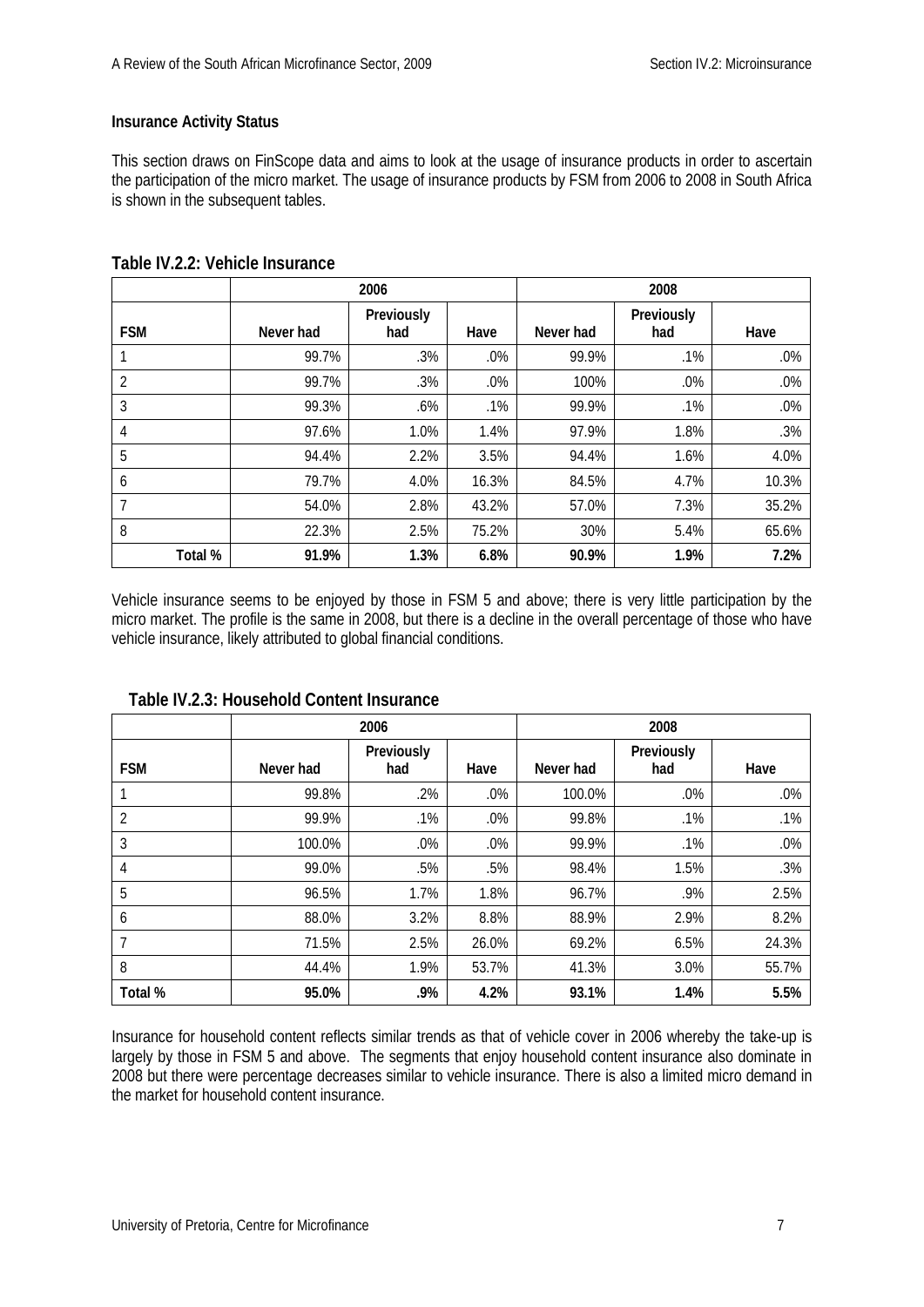|            | 2006      |                   |        |           | 2008              |       |
|------------|-----------|-------------------|--------|-----------|-------------------|-------|
| <b>FSM</b> | Never had | Previously<br>had | Have   | Never had | Previously<br>had | Have  |
|            | 99.8%     | .2%               | .0%    | 100.0%    | $.0\%$            | .0%   |
| 2          | 99.8%     | .2%               | $.0\%$ | 100.0%    | .0%               | .0%   |
| 3          | 99.6%     | .4%               | $.0\%$ | 100.0%    | .0%               | .0%   |
| 4          | 98.1%     | .9%               | 1.0%   | 98.8%     | .6%               | .6%   |
| 5          | 97.0%     | .4%               | 2.5%   | 97.7%     | .6%               | 1.7%  |
| 6          | 87.6%     | 2.1%              | 10.3%  | 91.3%     | 1.8%              | 6.9%  |
| 7          | 79.1%     | 2.2%              | 18.7%  | 75.6%     | 4.5%              | 19.8% |
| 8          | 48.5%     | 2.1%              | 49.3%  | 48.4%     | 3.5%              | 48.1% |
| Total %    | 95.4%     | .7%               | 3.9%   | 94.5%     | .9%               | 4.6%  |

## <span id="page-9-0"></span>**Table IV.2.4: Home Owner Insurance**

Home-owner insurance starts to emerge from FSM 4 and above according to the FinScope data. Similar to the preceding types of insurance, it is enjoyed more in the higher FSM segments. The transition from 2006 to 2008 shows very little movement in percentage changes between 2006 and 2008 although there is a significant drop in percentage for FSM 6 from 10.3% in 2006 to 6.9 percent in 2008. Since mortgage agreements are likely to have an insurance requirement, this explains the lack of movement in percentages between 2006 and 2008.

|                | 2006      |                   |       | 2008      |                   |       |
|----------------|-----------|-------------------|-------|-----------|-------------------|-------|
| <b>FSM</b>     | Never had | Previously<br>had | Have  | Never had | Previously<br>had | Have  |
|                | 99.8%     | .2%               | .0%   | 100.0%    | .0%               | .0%   |
| $\overline{2}$ | 99.0%     | 1.0%              | .0%   | 100.0%    | .0%               | .0%   |
| 3              | 99.6%     | .4%               | .0%   | 99.2%     | .0%               | .8%   |
| 4              | 98.7%     | $.6\%$            | .6%   | 97.0%     | .4%               | 2.6%  |
| 5              | 96.8%     | .9%               | 2.3%  | 94.7%     | .3%               | 5.0%  |
| 6              | 91.1%     | .5%               | 8.3%  | 86.7%     | .0%               | 13.3% |
| 7              | 88.1%     | 1.4%              | 10.6% | 68.2%     | 2.0%              | 29.8% |
| 8              | 69.6%     | 1.0%              | 29.3% | 48.5%     | 1.3%              | 50.2% |
| Total %        | 96.7%     | .7%               | 2.6%  | 92.5%     | .3%               | 7.2%  |

## <span id="page-9-1"></span>**Table IV.2.5: Credit Life Insurance**

This type of insurance product is quite popular in South Africa. The take up begins from FSM 4 in 2006 while it expands down to FSM 2 in 2008. One would expect parallel behaviour in this market and that of household content insurance given that credit life is mostly compulsory when household effects such as furniture, fridges and microwaves are purchased. It can also be seen from Table IV.2.5 that the use of credit life insurance increased across all FSM segments especially in the upper FSM segments.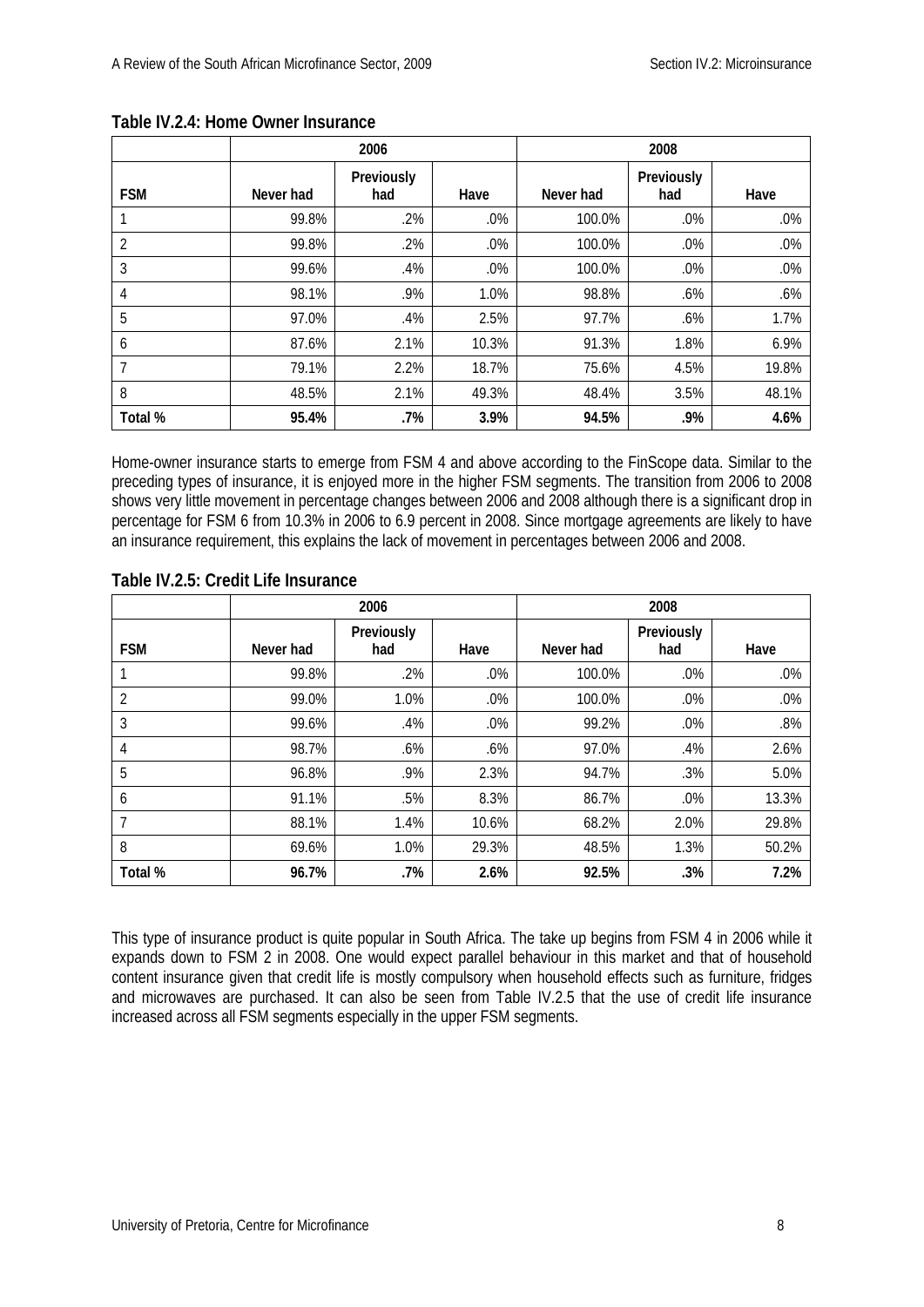|                | 2006<br>(life insurance with an institution) |                   |        | 2008      |                   |       |
|----------------|----------------------------------------------|-------------------|--------|-----------|-------------------|-------|
| <b>FSM</b>     | Never had                                    | Previously<br>had | Have   | Never had | Previously<br>had | Have  |
|                | 99.6%                                        | .4%               | $.0\%$ | 99.8%     | $.2\%$            | .0%   |
| $\overline{2}$ | 99.3%                                        | .1%               | .6%    | 98.3%     | 1.0%              | .7%   |
| 3              | 98.6%                                        | .5%               | .9%    | 98.5%     | .4%               | 1.1%  |
| 4              | 95.0%                                        | 1.1%              | 3.9%   | 95.5%     | 1.4%              | 3.1%  |
| 5              | 89.1%                                        | 2.0%              | 8.9%   | 87.7%     | 2.3%              | 9.9%  |
| 6              | 70.9%                                        | 4.5%              | 24.5%  | 70.1%     | 3.0%              | 26.9% |
| 7              | 48.7%                                        | 3.4%              | 47.9%  | 43%       | 4.3%              | 50.7% |
| 8              | 18.9%                                        | .9%               | 80.2%  | 24.1%     | .5%               | 76.4% |
| Total %        | 89.3%                                        | 1.3%              | 9.4%   | 86%       | 1.5%              | 12.5% |

## <span id="page-10-0"></span>**Table IV.2.6: Life Insurance**

Life insurance is a generic name given to two different types of insurance, namely term life and permanent life or whole life. Term life refers to a policy under which the death benefit is payable only if the insured dies during a specified period. Listed below are various types of term insurance. Permanent life insurance provides coverage throughout the insured's lifetime and may include an element that builds cash value. The FinScope data does not distinguish between the two. The trend is that there is a slight increase in percentage of those who have the product in 2008 compared to 2006 and, at FSM 5 representing the upper end of the micro market; usage is reaching 10% in 2008.

|            | 2006      |                   |        | 2008      |                   |       |
|------------|-----------|-------------------|--------|-----------|-------------------|-------|
| <b>FSM</b> | Never had | Previously<br>had | Have   | Never had | Previously<br>had | Have  |
|            | 99.7%     | .3%               | $.0\%$ | 100.0%    | .0%               | .0%   |
| 2          | 98.6%     | 1.3%              | .1%    | 99.4%     | .3%               | .3%   |
| 3          | 97.7%     | 1.8%              | .4%    | 98.4%     | .3%               | 1.3%  |
| 4          | 95.8%     | 2.6%              | 1.6%   | 97.7%     | .9%               | 1.4%  |
| 5          | 87.4%     | 4.3%              | 8.4%   | 94.7%     | 1.4%              | 3.9%  |
| 6          | 74.0%     | 5.2%              | 20.7%  | 80.3%     | 4.5%              | 15.2% |
|            | 53.2%     | 3.5%              | 43.3%  | 61.2%     | 6.8%              | 32.0% |
| 8          | 28.8%     | 3.1%              | 68.1%  | 32.7%     | 4.0%              | 63.3% |
| Total %    | 89.7%     | 2.4%              | 7.9%   | 90.4%     | 1.7%              | 7.9%  |

#### <span id="page-10-1"></span>**Table IV.2.7: Medical Aid/Scheme**

The take-up of medical insurance begins from FSM 2 in 2006. However, the percentages of those that have the product are quite low. The percentages do increase by 2008 but significantly high in FSMs 7 and 8. Usage in the micro market, similar to the preceding insurance products, is quite small.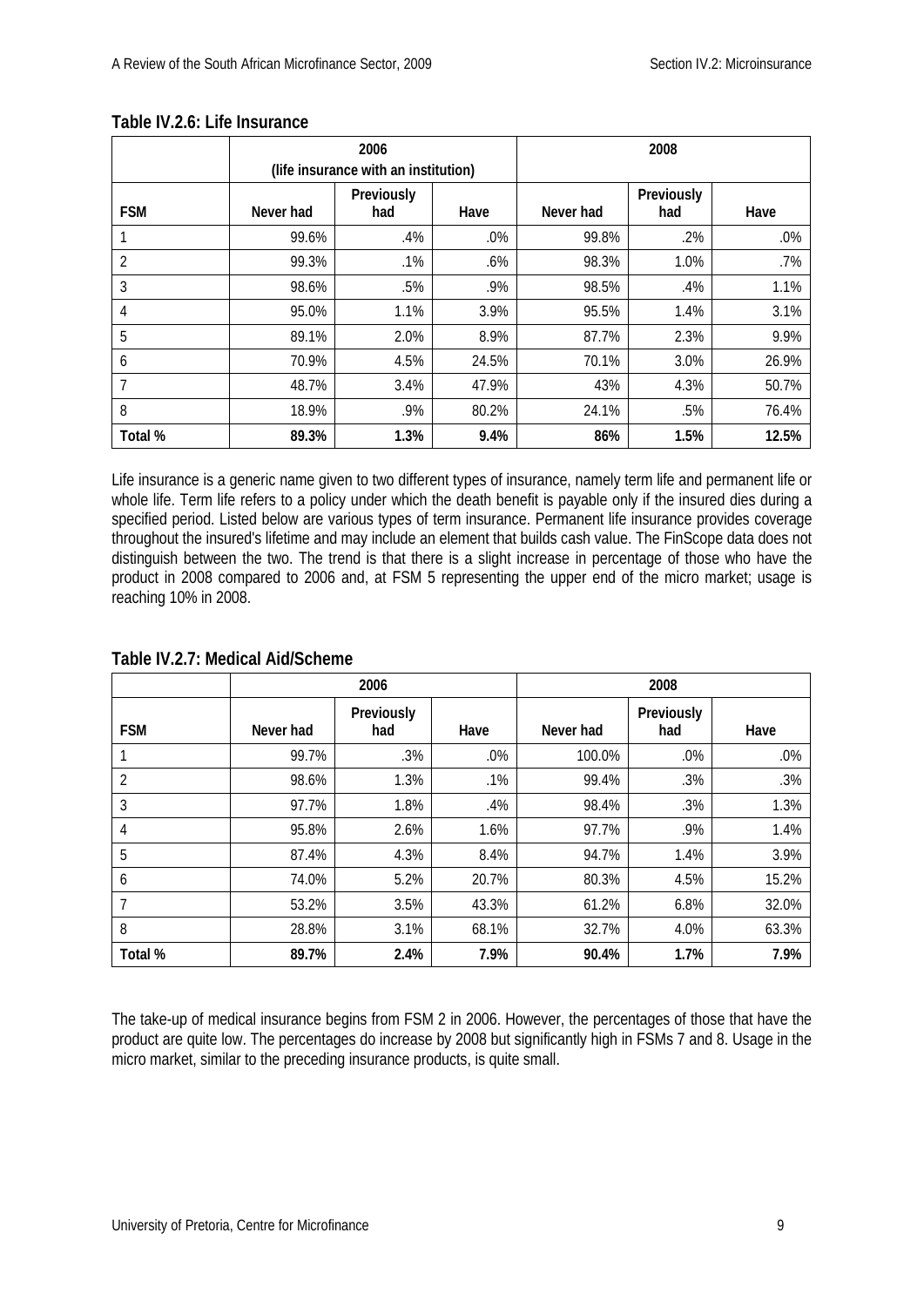|                | 2006      |                   |        | 2008      |                   |       |
|----------------|-----------|-------------------|--------|-----------|-------------------|-------|
| <b>FSM</b>     | Never had | Previously<br>had | Have   | Never had | Previously<br>had | Have  |
|                | 100.0%    | .0%               | .0%    | 100.0%    | $.0\%$            | .0%   |
| $\overline{2}$ | 99.9%     | .1%               | .0%    | 100.0%    | $.0\%$            | .0%   |
| 3              | 99.6%     | .4%               | $.0\%$ | 100.0%    | .0%               | .0%   |
| 4              | 99.3%     | .3%               | .4%    | 98.2%     | $.8\%$            | 1.0%  |
| 5              | 99.0%     | .5%               | .6%    | 96.2%     | .5%               | 3.3%  |
| 6              | 94.4%     | 1.6%              | 4.0%   | 92.5%     | .8%               | 6.7%  |
| 7              | 85.1%     | 1.5%              | 13.4%  | 85.5%     | 2.3%              | 12.3% |
| 8              | 61.1%     | 2.3%              | 36.6%  | 67.9%     | 1.3%              | 30.8% |
| Total %        | 97.2%     | .5%               | 2.3%   | 95.9%     | .5%               | 3.6%  |

<span id="page-11-0"></span>

Disability cover only exists from FSM 4 upwards in 2006. The percentage of those with disability insurance increases in 2008 compared to 2006 for those in FSM segments 4-6 while it decreases slightly for those in FSM segments 7 and 8.

|                | 2006      |                   |       | 2008      |                   |       |
|----------------|-----------|-------------------|-------|-----------|-------------------|-------|
| <b>FSM</b>     | Never had | Previously<br>had | Have  | Never had | Previously<br>had | Have  |
|                | 99.1%     | .3%               | .6%   | 99.8%     | $.0\%$            | .2%   |
| $\overline{2}$ | 98.6%     | .2%               | 1.1%  | 98.6%     | .0%               | 1.4%  |
| 3              | 96.8%     | .6%               | 2.5%  | 99%       | .1%               | .9%   |
| 4              | 95.8%     | .8%               | 3.3%  | 97%       | .2%               | 2.8%  |
| 5              | 88.3%     | 1.6%              | 10.0% | 92.9      | .1%               | 7.0%  |
| 6              | 78.5%     | .6%               | 20.9% | 83.3      | .1%               | 16.6% |
| 7              | 66.1%     | 1.5%              | 32.5% | 67.1      | .2%               | 32.7% |
| 8              | 57.3%     | 1.1%              | 41.6% | 76%       | .1%               | 33.9% |
| Total %        | 91.6%     | .7%               | 7.7%  | 92.1%     | .1%               | 7.8%  |

## <span id="page-11-1"></span>**Table IV.2.9: Funeral cover with an Insurance Company**

In 2006, funeral cover from an insurance company is widespread across all the FSM segments. The 2008 figures show a decrease or no change in the usage for all the FSM segments. Funeral cover through an insurance company is widely used from FSMs 4 and above with little usage in FSM 3 and below.

## **Zimele Product Usage**

In South Africa, the extension of access to financial services to the low-income market is an explicit policy goal, and the financial sector has been committed to certain access targets under the Financial Sector Charter (FSC) of 2003. The long-term industry (through its industry body the Life Offices Association (LOA) has developed product standards that are applied in the recently launched *Zimele* accreditation programme.